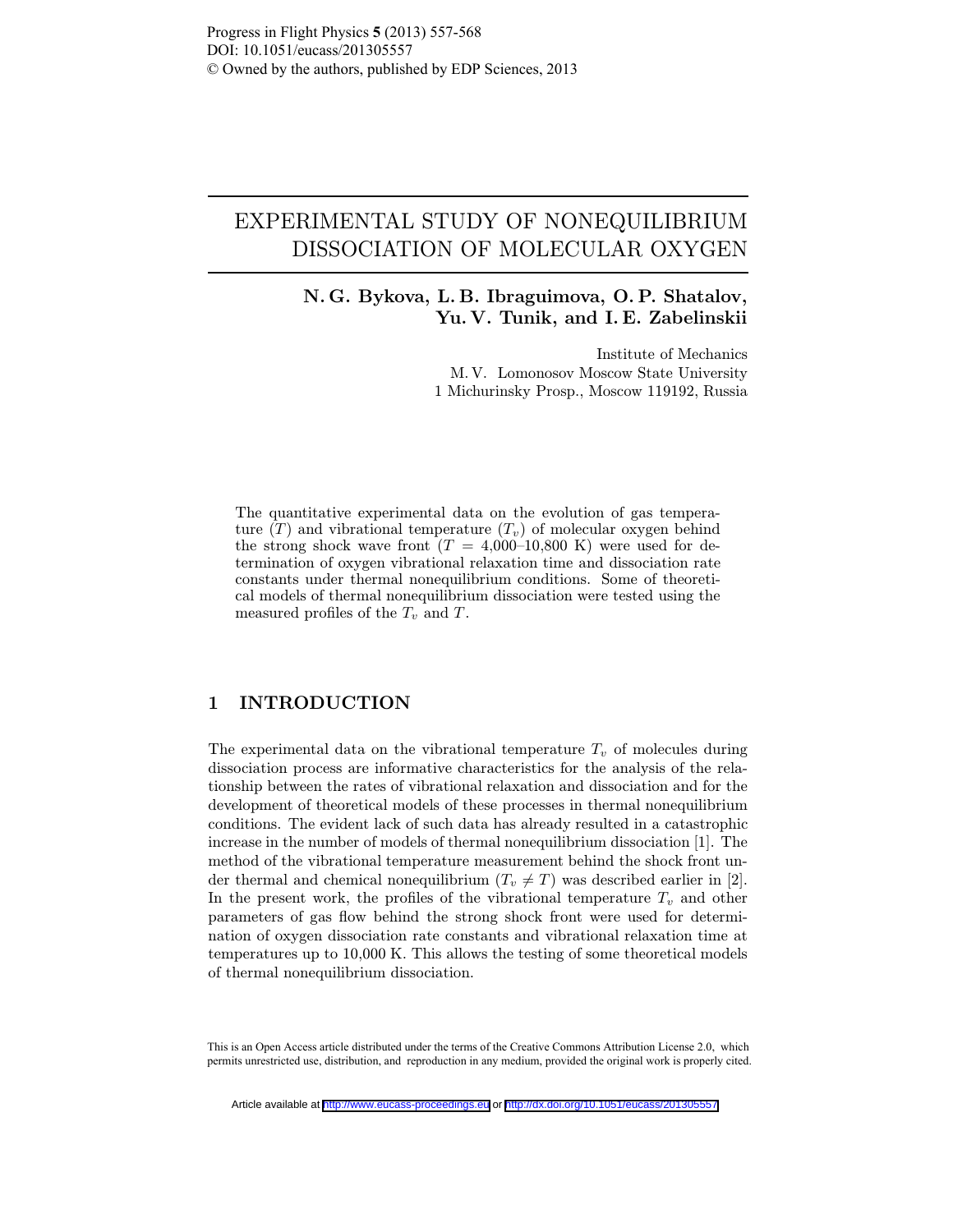# 2 RESULTS OF THE MEASUREMENTS OF THE VIBRATIONAL TEMPERATURE

The technique of oxygen vibrational temperature measurement behind the shock front is based on the measurement of oxygen absorption from different vibrational levels and comparison of measured absorption with detailed absorption spectra calculated for vibrational  $(T_v)$  and translational  $(T)$  temperatures up to 10,000 K. This technique was described earlier in [2] and was employed using several wavelengths from 200 to 260 nm. The test gas was undiluted high purity oxygen (99.999%, Linde Production) with the initial pressures ranging from 1 to 2 Torr. The shock velocity was changed from 3 to 4.5 km/s. The temperatures  $T_0$  directly within the shock front were from 4,000 to 10,800 K. The spectrograph selected a narrow spectral region, while the width of the instrument function was 1 nm. This made it possible to attribute the measurements separated by an interval of 10 to 30 nm to absorption from different vibrational levels of oxygen molecules.

The example of the vibrational temperature profile behind the shock front is presented in Fig. 1. The rapid growth of the temperature  $T_v$  falls for a time of the order of 1 to 2  $\mu$ s in all the regimes considered. The chemical (thermodynamic) equilibrium is attained at a time greater than 10  $\mu$ s. In Fig. 1, the experimental points were obtained using absorption oscillograms corresponding to three different wavelengths  $(220, 230 \text{ and } 260 \text{ nm})$ . The uncertainty of temperature determination was not higher than 10% [2].



**Figure 1** The profile of vibrational temperature  $T_v$  behind the front of shock wave in oxygen at  $T_0 = 8620$  K (temperature directly in front). The symbols are the measured values  $T_v$  using absorption oscillograms at wavelengths 220 (1), 230 (2), and 260 nm (3);  $T_{\text{eq}}$  is the equilibrium temperature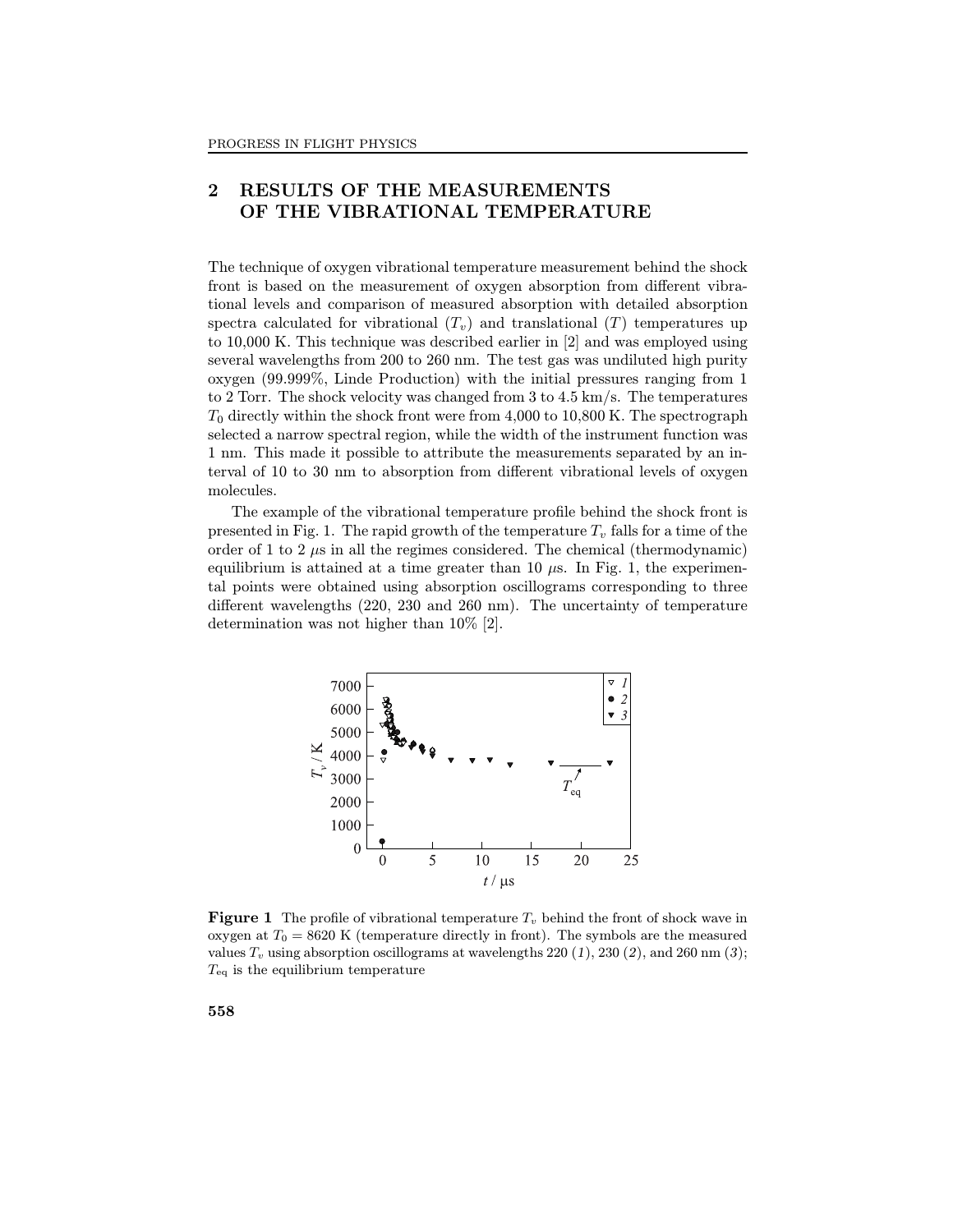

**Figure 2** Maximum vibrational temperature  $T_v^{\text{max}}$  behind the shock front vs.  $T_0$ : 1 – temperature  $T_1$  calculated under assumption of vibrational-translational equilibrium before the dissociation onset. Signs refer to experimental data

At temperatures  $T_0 < 6500$  K, the maximum vibrational temperature  $T_v^{\max}$ was attained for a time from 0.5 to 1.5  $\mu$ s, while for the higher values of  $T_0$ , this time shortened to 0.2–0.4  $\mu$ s (see Fig. 1). At these times, the temporal resolution  $\Delta t \sim 0.1$  µs was attained  $(\Delta t = \Delta s/V$  where  $\Delta s = 0.3$  mm is the width of optical slit and  $V$  is the shock front velocity). This allowed to process the absorption curves with the step  $\Delta t$ , with confidence that the absorption measured at a certain time was not averaged by absorption from the neighboring regions of shock wave.

With increase in the temperature  $T_0$  within the shock front, the vibrational temperature profiles modified, namely, the maximum value was attained faster and the difference between  $T_0$  and the temperature in the equilibrium region grew. On the oscillograms, the temporal interval of the kinetic region behind the shock front shortens. Earlier, it was revealed [2] that in the temperature range  $T_0 = 3500-6500$  K, there is agreement between the temperature  $T_1$  calculated under the assumption of vibrational-translational equilibrium before the dissociation onset and the temperature  $T_v^{\max}$  measured at the absorption maximum (Fig. 2). This result confirms the well-known assumption of the separation of the vibrational relaxation and dissociation zones on the abovementioned temperature range. At the same time, it can be seen that with increase in the temperature  $T_0$ , the difference between the maximum vibrational temperature  $T_v^{\text{max}}$  and the temperature  $T_1$  progressively grows. Already for  $T_0 \sim 6500$  K, the measured value of  $T_v^{\text{max}}$  is lower from 100 to 200 K than the calculated values of  $T_1$ . With further increase in  $T_0$ , the difference between  $T_1$  and the measured value of  $T_v^{\text{max}}$  continues to grow and reaches 1500 K at  $T_0 \sim 10,500$  K.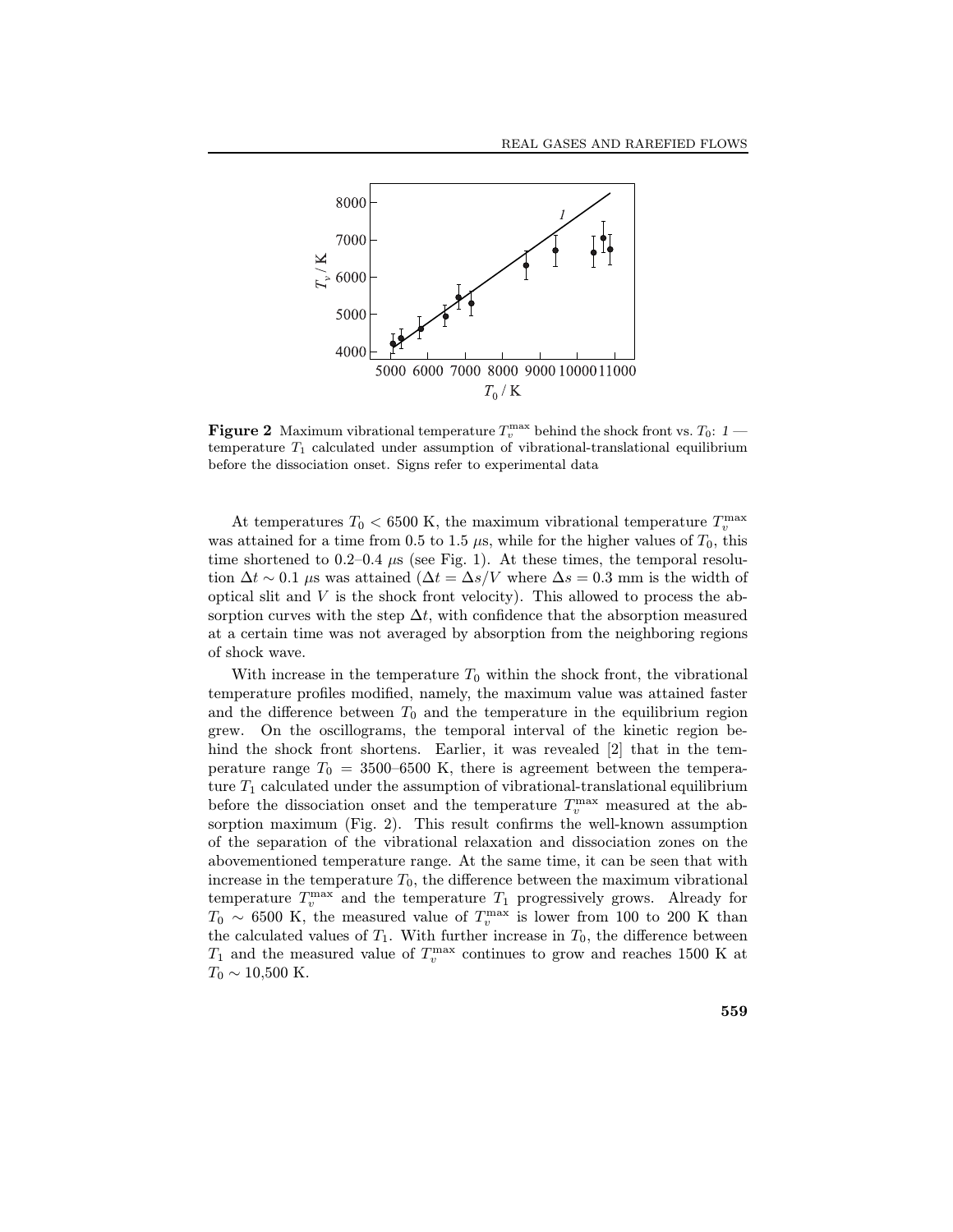## 3 DETERMINATION OF THE GAS FLOW PARAMETERS BEHIND THE SHOCK FRONT

Behind the front of a stationary shock wave, the gas flow is governed by the equations of conservation of the fluxes of mass, momentum, energy, and component composition:

$$
\rho_1 V = \rho_2 v_2 ; \qquad p_1 + \rho_1 V^2 = p_2 + \rho_2 v_2^2 ;
$$
\n
$$
p = \rho R T \sum_i \gamma_i ; \qquad \frac{1}{\mu} = \sum_i \gamma_i ;
$$
\n
$$
\sum_i \gamma_i^{(2)} H_i^{(2)} + \frac{v_2^2}{2} = \sum_i \gamma_i^{(1)} H_i^{(1)} + \frac{V^2}{2} ;
$$
\n
$$
2\gamma_1^{(1)} = 0.0625 = 2\gamma_1^{(2)} + \gamma_2^{(2)} .
$$
\n(1)

Here, V is the shock velocity;  $v_2$  is the gas flow velocity relative to the shock front; T, p, and  $\rho$  are the gas temperature, pressure, and density;  $\mu$  is the molecular weight of the gas mixture; and  $H$  is the enthalpy of oxygen molecules and atoms. The state of the gas is denoted by the superscripts and subscripts  $(1 - \text{ ahead})$ of the shock front and 2 — behind it). The molar-mass concentration  $\gamma_i$  is presented in the form:

$$
\gamma_i = \frac{n_i}{\rho N_A} \,. \tag{2}
$$

Here,  $n_i$  is the oxygen atoms or molecules concentration and  $N_A = 6.02$  $\times 10^{23}$  mole<sup>-1</sup> is the Avogadro number. The enthalpy  $H_i(T)$  for oxygen atoms and molecules is taken from [3]. The part of the enthalpy corresponding to the vibrational energy of oxygen molecules was presented in the form  $\varepsilon(T)$  $= H_{\text{O}_2}(T) - (7/2)RT$ . The values of  $H_{\text{O}_2}(T)$  and  $\varepsilon(T)$  were approximated by third-power polynomials.

In the solution of system  $(1)$ , the parameters of gas flow behind the shock front such as temperature, pressure, density, and molar-mass concentrations of oxygen molecules and atoms were obtained for each time using the measured values of vibrational temperature, concentration of molecules, and initial conditions ahead of shock front. The oxygen molecule concentration  $n_{\text{O}_2}^{(2)}$  $\int_{\mathcal{O}_2}^{(2)}$  was determined from the absorption oscillograms using Beer law and the measured vibrational temperature  $T_v$ :

$$
n_{\text{O}_2}^{(2)} = -\frac{1}{\sigma l} \ln \frac{I}{I_0}
$$

where  $I/I_0$  is the measured fraction of the passing radiation;  $\sigma = \sigma(T, T_v)$  is the spectral absorption cross section per molecule (in  $\text{cm}^2$ ); l is the optical path length in the absorbing gas (the inside diameter of the shock tube in cm). For the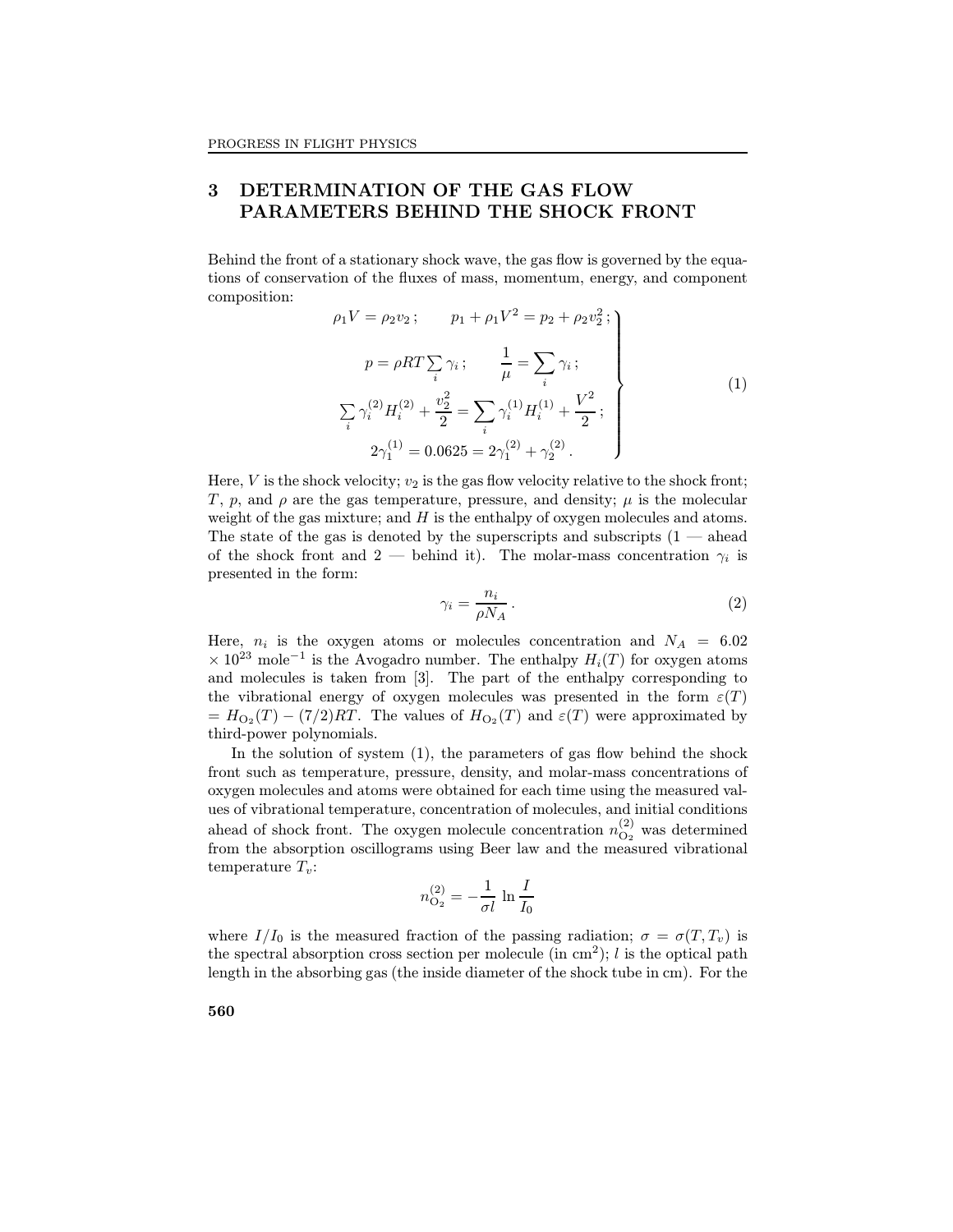

**Figure 3** Profiles of the translational  $T_2$  (1) and vibrational  $T_v$  (2) temperatures (a) and the molar-mass oxygen concentration  $\gamma_{O_2}^{(2)}$ <br>  $p_1 = 0.8$  Torr and  $V = 4.44$  km/s ( $T_0 = 10,820$  K) behind the shock front  $(b)$  at

wavelengths used in the experiments, the absorption cross sections  $\sigma = \sigma(T, T_v)$ are known [2].

In the process of solution, a steep dependence of the determined quantities  $T_2,\ \rho_2,\ p_2,\ v_2,\ \gamma^{(2)}_{\text{O}_2}$  $\mathcal{O}_2^{(2)}$ , and  $\mathcal{O}_Q^{(2)}$  from the input data  $n_{\mathcal{O}_2}^{(2)}$  $\mathcal{O}_2(t_{\text{lab}})$  was revealed. The accuracy of determining the concentration needed for these calculations (tenths of one percent) cannot be provided in the experiments. For this reason, for any chosen moment of time, the calculations were performed for several values of concentration  $n_{\text{O}_2}^{(2)}$  $\frac{Q}{Q_2}(t_{\text{lab}})$  varied within fairly narrow limits and then an analysis of the solutions thus obtained was made. As a result, the gas flow parameters were determined for each time. In Fig. 3 and in the following figures, time is given in laboratory coordinates system. After  $0.4 \mu s$ , the vibrational temperature reaches the translational temperature  $T_2$ .

# 4 OXYGEN DISSOCIATION RATE CONSTANTS IN THERMALLY NONEQUILIBRIUM CONDITIONS

The calculated profiles of the parameters  $T_2(t)$ ,  $n_{\text{O}_2}^{(2)}$  $\mathcal{O}_2^{(2)}(t),\, \mathcal{O}_{\mathcal{O}_2}^{(2)}$  $\mathcal{O}_2^{(2)}(t)$ , and  $\rho_2(t)$  make it possible to determine the  $O_2$  molecule dissociation rate constants  $k_d$  both under thermal equilibrium  $(T_v = T_2)$  and thermal nonequilibrium conditions  $(T_v \neq T_2)$ , near the shock front). For the molar-mass concentrations defined by Eq.  $(2)$ , the kinetic equation can be presented in the form:

$$
\frac{d\gamma_{\text{O}_2}}{dt} = k_d \gamma_{\text{O}_2}^2 \rho_2 \,.
$$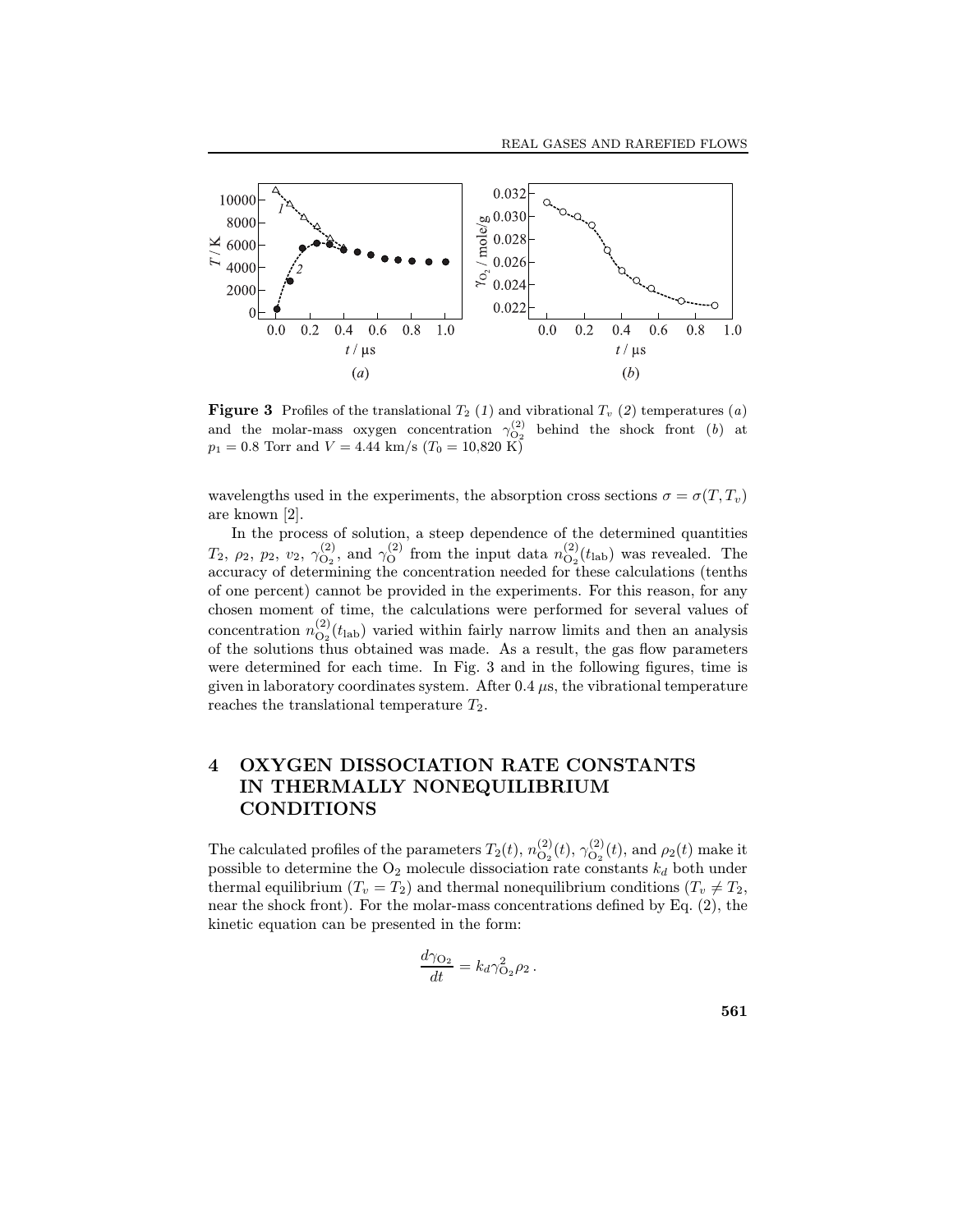

**Figure 4** Dissociation rate constant  $k_d$ (O<sub>2</sub>-O<sub>2</sub>) vs.  $T^{-1}$ ; filled signs refer to  $T_v \neq T_2$ and empty signs to  $T_v = T_2$ :  $1$  — data [4];  $2 - k_d$  recommended in [5] for conditions  $T_v = T$ ; and  $3 -$  modeling

Since in determining the rate constant  $k_d$  the processes are considered in the vicinity of the shock front, the recombination term is not taken into account. For any regime, the  $O_2$  molecule dissociation degree  $\alpha$  was defined by the relation  $\alpha = (\gamma_{\Omega_2}^{(0)})$  $\gamma_{\rm O_2}^{(0)}-\gamma_{\rm O_2}^{(2)}$  $\gamma_{\rm O_2}^{(2)})/\gamma_{\rm O_2}^{(0)}$  where  $\gamma_{\rm O_2}^{(0)}$  $\mathcal{O}_2^{(0)} = 0.03125$  is the molar-mass concentration of molecules at the initial moment of time behind the shock front. In processing the experimental data, it was assumed that at oxygen dissociation degrees smaller than  $3\% - 5\%$ , the dissociation is determined only by the  $O_2-O_2$  collisions, that is, the role of the newborn atoms was neglected.

The dissociation rate constants  $k_d$ ( $O_2-O_2$ ) thus determined are presented in Fig. 4 for the cases in which  $T_v \neq T_2$  (filled signs) and  $T_v = T_2$  (empty signs). The nonequilibrium dissociation rate constants  $(T_v \neq T_2)$  were obtained for several high-temperature regimes  $T_0 = 10,820, 10,400, 9,400,$  and 8,620 K. Uncertainty of rate constant was evaluated using scatter of measured data:  $\Delta \lg k_d = \pm 0.15$ . As can be seen from the figure, the values of thermal nonequilibrium dissociation rate constants  $k_d$  determined in this study are less than data of  $[4]$  (curve 1) and much less than  $[5]$  (curve 2). The equilibrium values  $k_d$  obtained for the regimes with  $T_0 = 9,400, 8,620,$  and 6,470 K coincide with curve 2 corresponding to the equilibrium values of  $k_d^0(T = T_v)$ recommended in [5]. For dissociation degrees  $\alpha > 5\%$ , the processing of experimental data gives at the same temperature the bigger values of  $k_d$  than at  $\alpha < 5\%$  owing to accelerating influence of oxygen atoms on the dissociation process. In Fig. 5, the experimental values of dissociation degree of  $O_2$  behind the shock front are presented for five regimes with different shock wave velocities.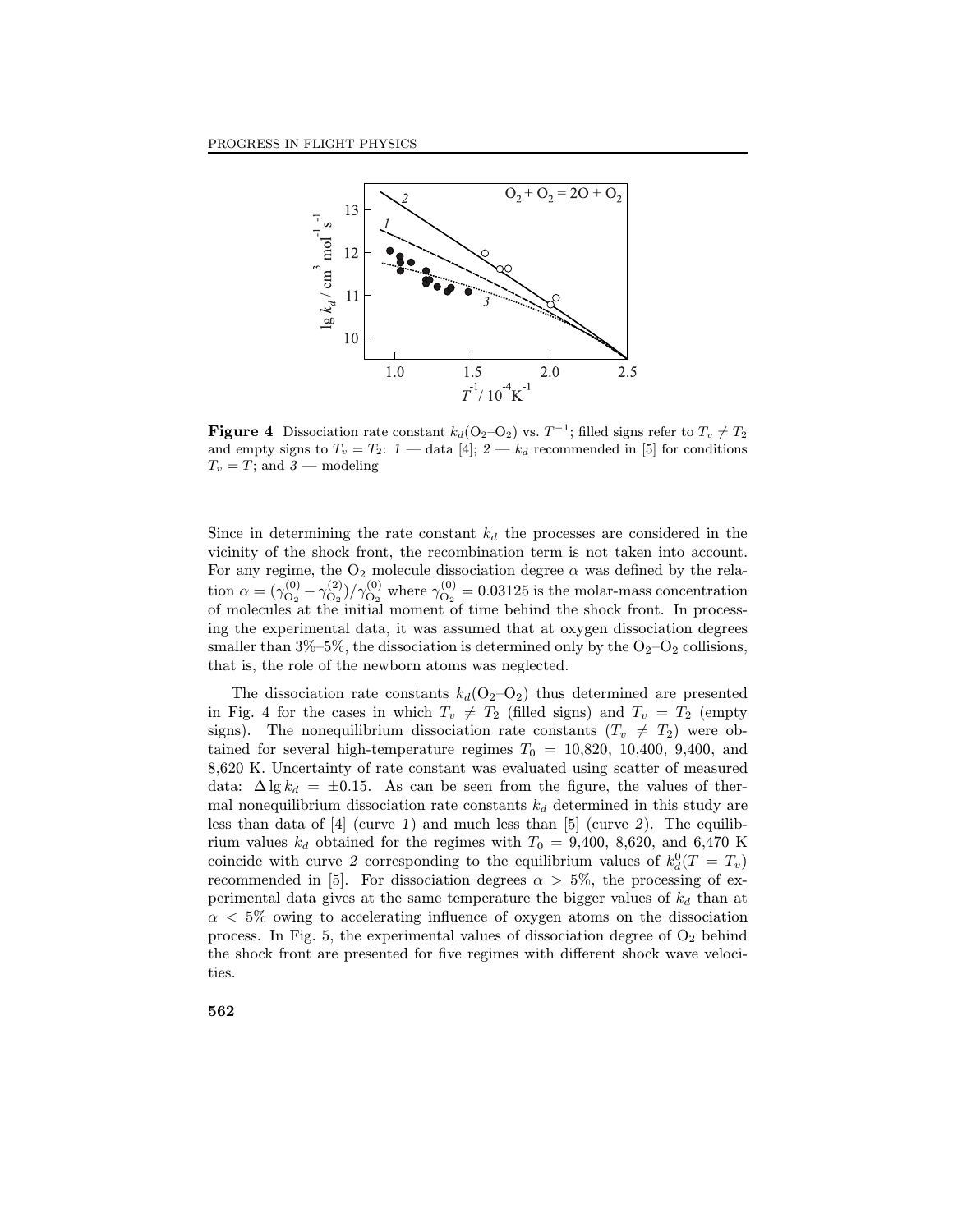

**Figure 5** Experimental values of dissociation degree of  $O_2$  behind the shock front for different shock wave velocities (or  $T_0$ ):  $1 - T_0 = 6,470$  K;  $2 - 8,620$ ;  $3 - 9,410$ ;  $4 - 10,400$ ; and  $5 - T_0 = 10,820$  K

# 5 TESTING OF THEORETICAL MODELS OF MOLECULE DISSOCIATION

In this study, the calculations of gas flow parameters behind the shock wave front were fulfilled using the one-dimensional gasdynamics equations for a steady-gas flow by the Gear method jointly with the system of ordinary differential equations describing oxygen dissociation and accounting for the excitation of vibrational degrees of freedom. Viscosity, heat conduction, and diffusion were not taken into account. In describing the kinetics of physical and chemical processes in the gas, the classical coupled vibration-dissociation-vibration (CVDV) model [6] was used. This model allows the simultaneous dissociation and vibrational kinetics. In [6], it was assumed that the dissociation rate constant depends on the gas temperature  $T$  and on the vibrational temperature of the dissociating molecule  $T_v$  and at the same time, the mean vibrational energy of the molecule  $\varepsilon$  is determined by the variation in the particle concentration as the chemical reaction proceeds:

$$
\frac{dN_{AB}}{dt} = -\sum_{i} k_{di} N_i N_{AB} + \sum_{i} k_{ri} N_i N_A N_B ; \qquad (3)
$$

$$
\frac{d\varepsilon}{dt} = \frac{\varepsilon_0 - \varepsilon}{\tau} - (E - \varepsilon) \sum_i k_{di} N_i + (G - \varepsilon) \sum_i k_{ri} N_i \frac{N_A N_B}{N_{AB}}.
$$
 (4)

Here,  $N_{AB}, N_A, N_B$ , and  $N_i$  are the concentrations of particles AB, A, B, and i per unit volume;  $\varepsilon_0$  and  $\varepsilon$  are the equilibrium and current vibrational energies per one AB molecule;  $\tau$  is the vibrational relaxation time;  $k_{di}$  and  $k_{ri}$  are the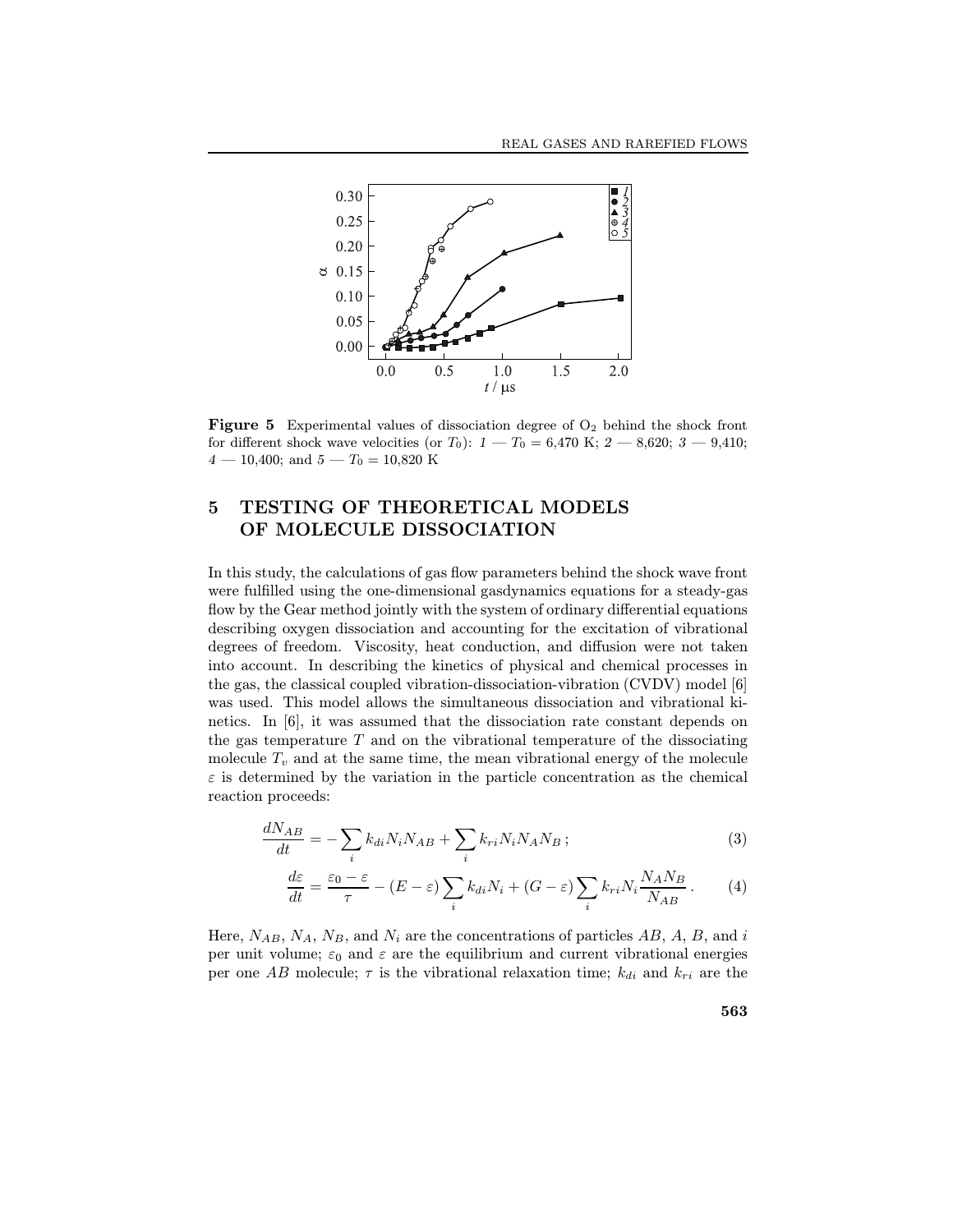rate constants for the dissociation and recombination of AB molecules when interacting with particle i, respectively; and  $E$  and  $G$  are the mean vibrational energies lost in a single dissociation act of an AB molecule or acquired upon atom recombination  $A + B$ , respectively. It is assumed that  $E = G$ . In [1], certain models of diatomic molecule dissociation under thermally nonequilibrium conditions are described and corresponding expressions for the molecule dissociation rate constants are presented. In the two-temperature representation, these models usually have the form:

$$
k_d(T,T_v) = k_0(T)Z(T,T_v).
$$

Here,  $k_0(T)$  is the equilibrium dissociation rate constant corresponding to the condition  $T = T_v$  and  $Z(T, T_v)$  is the coupling factor characterizing the influence on this constant of deviation from equilibrium of vibrational degrees of freedom. The mean vibrational energy  $E$  lost in a dissociation act (Eqs. (3) and (4)) is represented by different functions in different dissociation models. For example, in the Kuznetsov model  $[7]$  tested in this work the energy  $E$  is presented as a function of the vibrational temperature, while in the Macheret–Friedman model [8], it depends on the translational T and vibrational  $T_v$  temperatures. In the calculations, the oxygen dissociation rate constant from work [4] was taken as  $k_0$ , where it is presented in the form:

$$
k = AT^{-2.5} \exp\left(-\frac{59,380}{T}\right) \text{ cm}^3 \text{mole}^{-1} \text{s}^{-1}.
$$

For colliding partner  $M = O_2$ , the multiplier  $A = 9.8 \cdot 10^{24}$ , while for  $M = O$ ,  $A = 3.5 \cdot 10^{25}$ . The initial expression of vibrational relaxation time  $p_{\tau_{\text{O}}-{\text{O}}_2}$  was taken from [9]. In calculations, the values of  $p_{\tau_{\text{O}_2-\text{O}_2}}$  were varied to obtain the better fitting of vibrational temperature to the measured ones at initial steps. The values of  $p_{\tau_{\text{O}_2-\text{O}}}$  were taken from [10]:

$$
p\tau_{\text{O}_2-\text{O}} = 1.5 \cdot 10^{-12} T^{0.5} \left( 1 - \exp\left( -\frac{2238}{T} \right) \right)^{-1} \exp\left( 86.4 T^{-1/3} \right) \text{ [atm·s]}.
$$

For any of the models chosen for testing, the coupling factor  $Z(T, T_v)$  depends on the assumptions and restrictions adopted by their authors. Thus, the Kuznetsov model is a model of anharmonic oscillator dissociation with account for the effective energy boundary of the rapid and slow exchange by vibrational quanta. It is assumed that dissociation proceeds mainly from the upper vibrational levels. The Macheret-Friedman model allows two dissociation mechanisms, namely, dissociation from the upper vibrational levels for vibrationally-excited molecules and from the lower levels for unexcited or weakly excited molecules. The models are described in details in [1, 8].

The comparison of the measured and calculated profiles of the translational and vibrational temperatures shows different patterns for the temperatures  $T_0$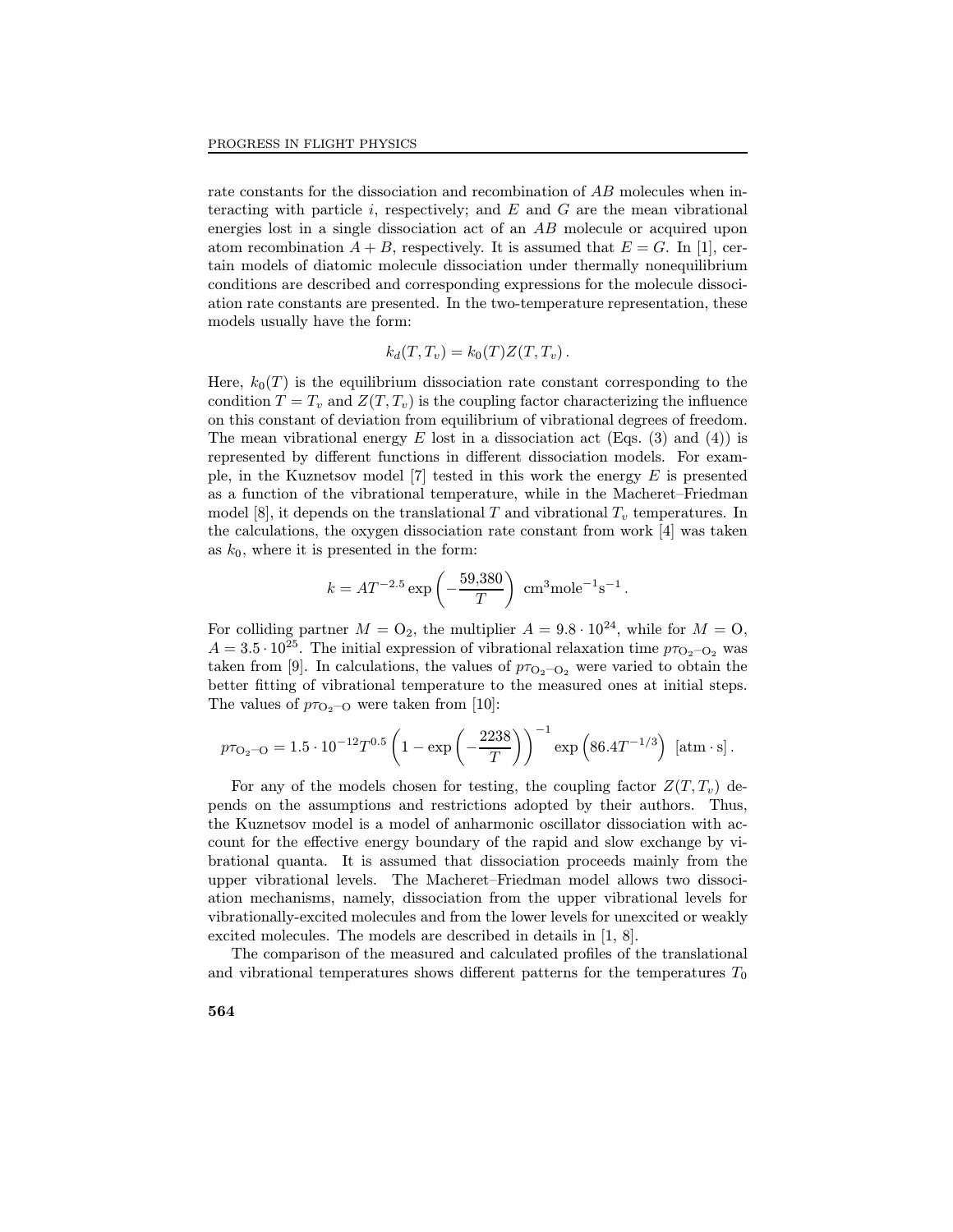

**Figure 6** Comparison of the measured translational  $T_2$  (filled signs) and vibrational  $T_v$  (empty signs) temperatures and calculated (initial temperature  $T_0 = 9,410 \text{ K}$ ): 1  $T_v$  calculated using dissociation rate constant  $k_d$  from Kuznetsov model; 2 and 2a –  $T_v$  and  $T_2$  calculated using Kuznetsov model with  $k_d/5$ ; and  $3 - T_v$  calculated using Macheret-Friedman model

 $\leq$  6,500 K and  $T_0 > 7,000$  K. At  $T_0 < 6,500$  K, the calculations with Kuznetsov model satisfactorily describe the measured  $T_v$  profiles. However, with increase in the temperature, the same model no longer gives a satisfactory description of vibrational temperature profile (Fig. 6, curve 1,  $T_0 = 9,410 \text{ K}$ ). The agreement between the measured and calculated data can be achieved only by reducing the rate constants  $k_d$  by a factor of five (curve 2). Utilization of Macheret-Fridman model leads to analogous result. Thus, neither of the tested models satisfactorily describes the vibrational and translational temperature profiles for  $T > 7,000$  K. Clearly, the models overestimate the role of dissociation in the thermal nonequilibrium zone, and the calculated degree of oxygen dissociation increases faster than it follows from the experiments.

#### 6 VIBRATIONAL RELAXATION OF O<sup>2</sup> MOLECULES

All the data on the vibrational relaxation times of molecules collected in [9] pertain to the low-temperature region  $T \leq 2\theta$  ( $\theta$  is the characteristic vibrational temperature of molecules), except for the relaxation times of oxygen molecules measured up to the temperatures of 10,200 K [11]. For gas temperatures lower than  $2\theta$  or slightly exceeding this value, the relaxation of vibrational energy is well described by the systematics  $[9]$  and by the adiabatic Landau–Teller theory [12]. At higher temperatures for many molecules, including oxygen molecules, the function  $\lg(p\tau) = f(T^{-1/3})$  deviates from the linear dependence. However,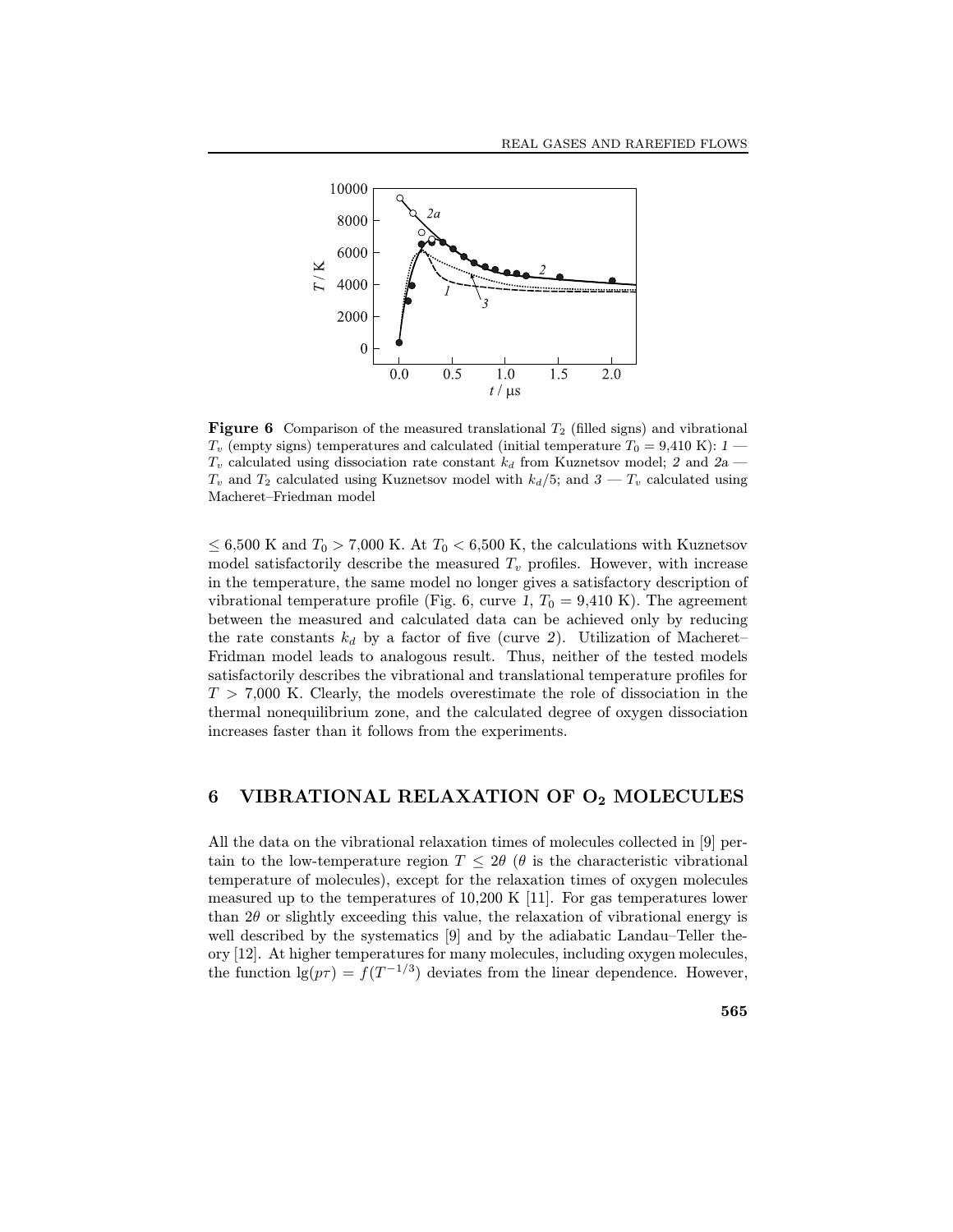theory [12] takes into account some other temperature-dependent factors. According to [12], for diatomic molecules, the vibrational relaxation time is determined by the expression

$$
p\tau = \frac{kT}{\sigma_0 \sqrt{8RT/(\pi\mu)} p\mathsf{P}_{10}(1 - \exp(-\theta/T))}
$$
(5)

where  $\sigma_0$  is the gaskinetic effective cross section of molecule collisions with particles of the medium;  $P_{10} \sim \exp(T^{1/3})$  is the probability of molecule deactivation from the first vibrational level; and  $\mu$  is the reduced molecular weight of the colliding particles.

By means of the comparison with experimental data, expression (5) was reduced in [10] to the form:

$$
p\tau = \frac{fT^{0.5}}{1 - \exp(-\theta/T)} \left[ \text{atm} \cdot \text{s} \right];\tag{6}
$$

for oxygen,  $f = 8.8 \cdot 10^{-14} \exp(172.7T^{-1/3}).$ 

At low temperatures  $(T < 2\theta)$ , the vibrational relaxation time depends primarily on P<sub>10</sub>, and the temperature dependence of the  $\lg(p\tau)$  as a function of  $T^{-1/3}$  is almost linear, which was shown in [9]. However, with increase in the temperature, the  $T^{-1/3}$ -dependence of  $\lg(p\tau)$  deviates from the linear dependence due to the growing influence of other temperature factors in expression  $(6)$ as well as to the effect of some other factors which are not accounted for in the Landau–Teller theory, such as anharmonicity, special features of the interaction potential, etc. Figure 7 presents the vibrational relaxation times for oxygen



**Figure 7** Vibrational relaxation time  $\tau$ (O<sub>2</sub>-O<sub>2</sub>) vs. temperature  $(T^{-1/3})$ : 1 — experiments [11]; 2 — experiments [13]; 3 — data of the present work; 4 — data of [9]; and  $5 -$  data of [10]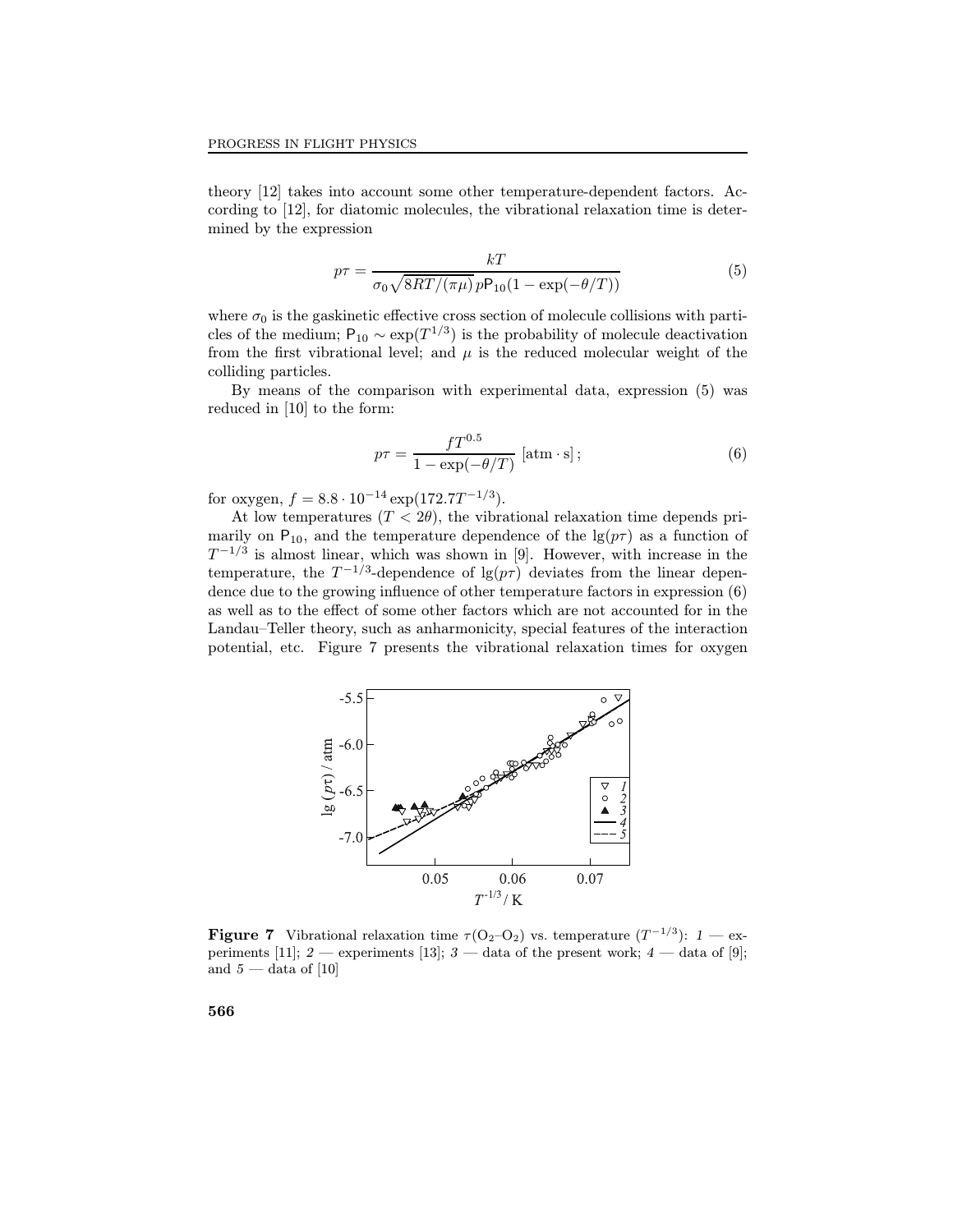molecules in the  $O_2-O_2$  medium. The data taken from [9] are shown by curve 4, while curve 5 presents the  $p\tau$  values given by expression (6). The experimental points from studies [11, 13] are also presented. The  $p\tau$  values measured in this study are shown by 3. These values are obtained by fitting the calculated profiles of the vibrational temperature of  $O_2$  molecules behind the shock front to the experimental ones close to the shock front. Clearly, for  $T_0 < 6,000$  K, the measured  $T_v$  profiles are well described by expression given by Millikan and White in [9]. However, with increase in temperature, the values of  $\tau$  must be increased in comparison with  $[9, 10]$ . Note that under temperatures  $6,000-10,000$  K, the experimental values of  $p\tau$  weakly depend on temperature.

## 7 CONCLUDING REMARKS

The measurements of the profiles of vibrational and translational temperatures behind the front of a shock wave, carried out in the present work, made it possible to ascertain that the vibrational relaxation and dissociation zones are separated at  $T < 6,500$  K, and the vibrational-translational equilibrium is attained before the dissociation onset. At  $T > 6,500$  K the vibrational relaxation of molecules proceeds already close to the shock front jointly with the dissociation, and the vibrational-translational equilibrium has no time to be attained before the dissociation onset.

The rate constants of oxygen molecule dissociation are determined for the  $O_2-O_2$  collisions under both thermal equilibrium and thermal nonequilibrium conditions on the temperature range from 6,500 to 10,800 K. It is shown that the models  $[7, 8]$  completely describe the measured temperature profiles at separated vibrational relaxation and dissociation processes (at temperatures in shock front less 6,500 K). However, at the temperatures higher than 7,000 K, neither of the tested models describes the measured temperature profiles. Each of the models overestimates the role of dissociation in the thermally nonequilibrium zone.

It is shown that at  $T > 5{,}000$  K, the vibrational relaxation time of oxygen molecules decelerates by comparison with [9] and [12] dependences.

#### ACKNOWLEDGMENTS

The authors are grateful to Prof. A. I. Osipov, Prof. A. V. Uvarov, and Dr. E. G. Kolesnichenko for useful and fruitful discussions. We are also grateful to Dr. Alla Sergievskaya for her invaluable assistance in carrying out this study.

This work was supported by Grant RFBR No. 10-01-00327a.